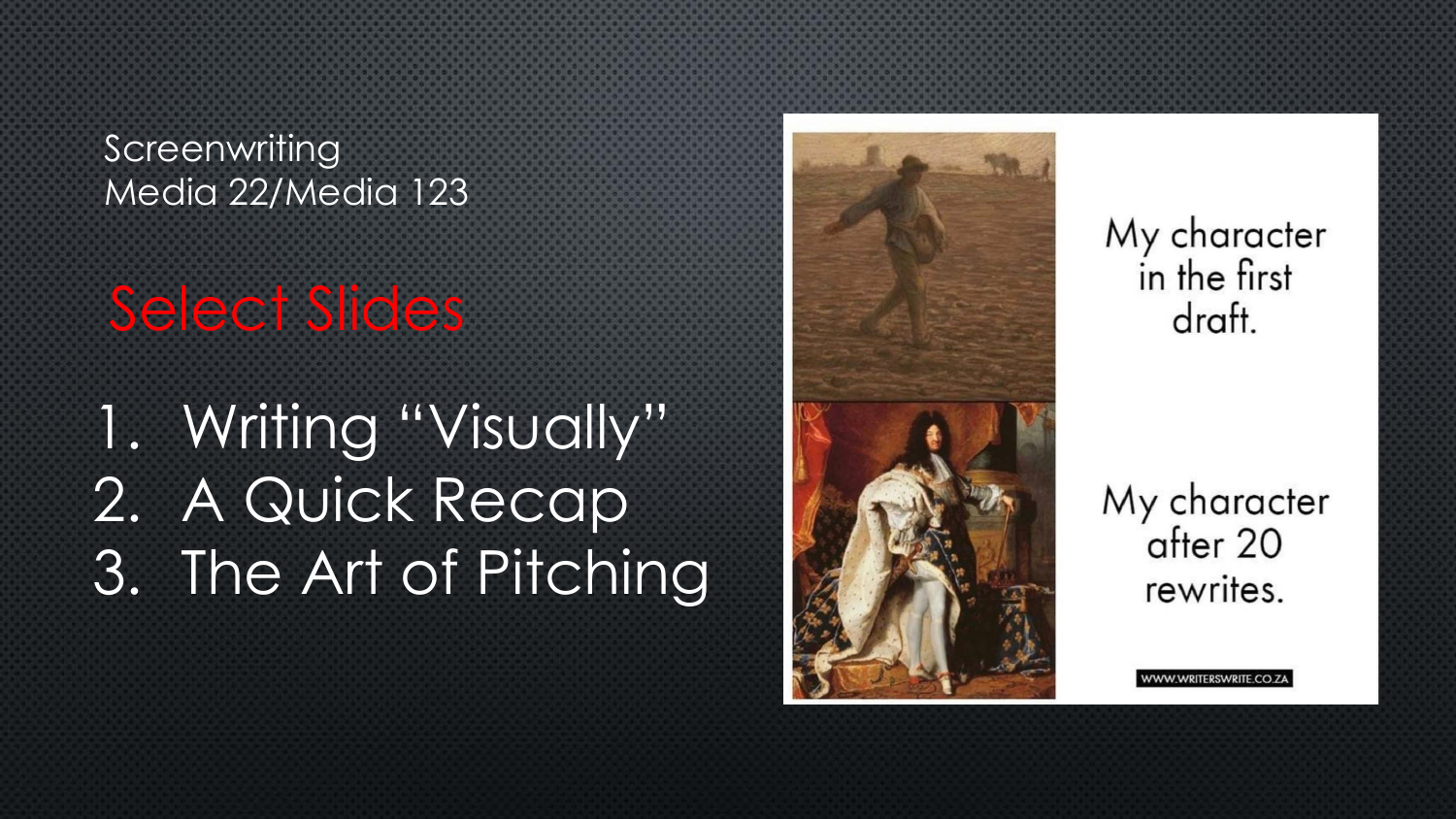## [Visual Metaphor](https://www.youtube.com/watch%3Fv=2qYXoJtuzZg&list=RDCMUCeO18n9AxKQS0BQfL6AamQw&index=1)

- A recurring visual element that matches or enhances the theme or character (Harry Potter's scar)
- A visual representation of an idea, emotion or state of mind.
- Think of it as "visual subtext"

https://www.youtube.com/watch?v=2qYXoJtuzZg&list=RDCMUCeO18n9AxKQS0BQfL6AamQw&index=1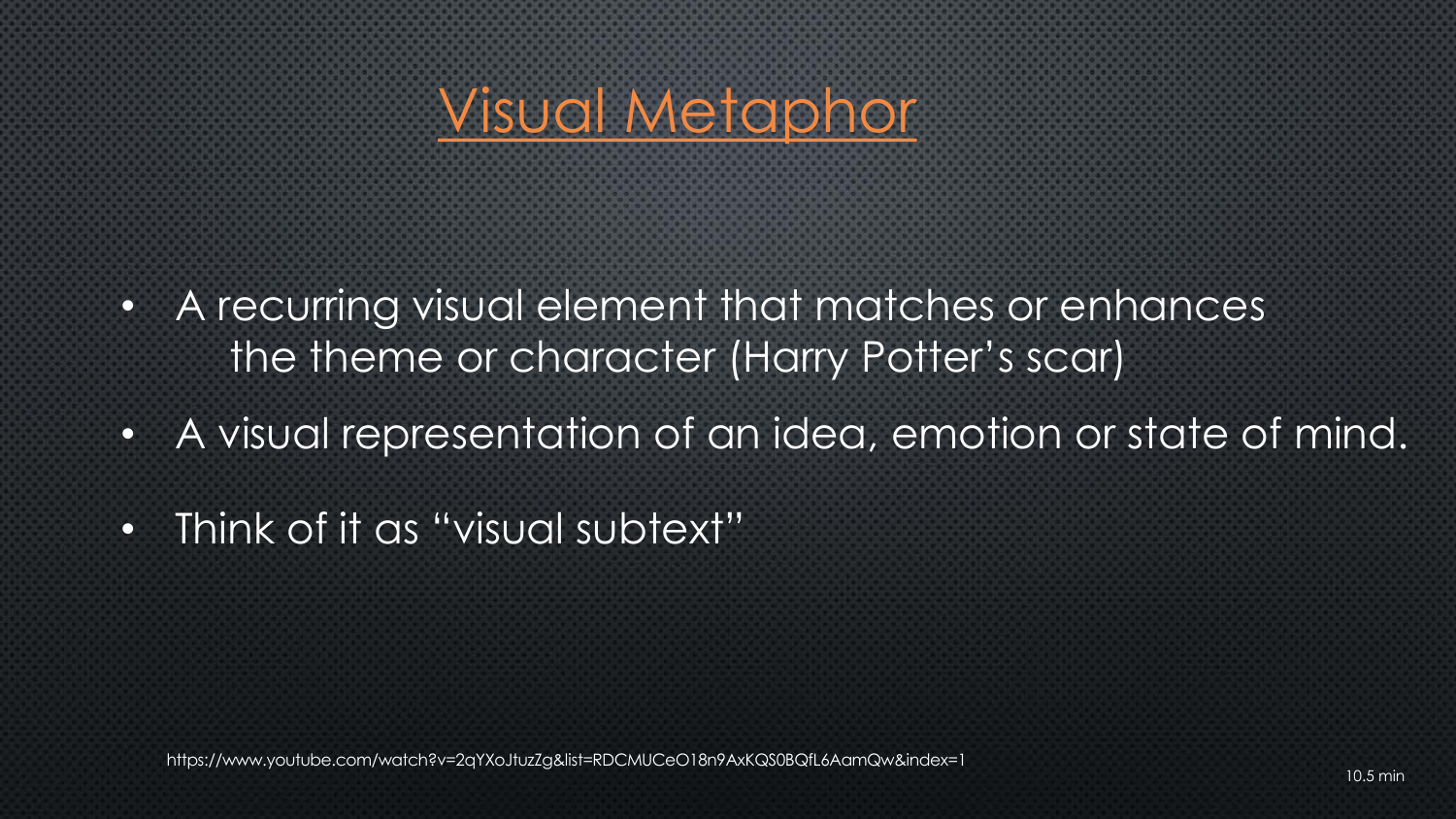### A STORY IS ABOUT:

#### A SYMPATHETIC CHARACTER, WHO IS...

...TRYING TO ACCOMPLISH A COMPELLING GOAL WHILE BEING OPPOSED BY...

... A POWERFUL AND COMMITTED OPPONENT, OVER...

SIGNIFICANT STAKES.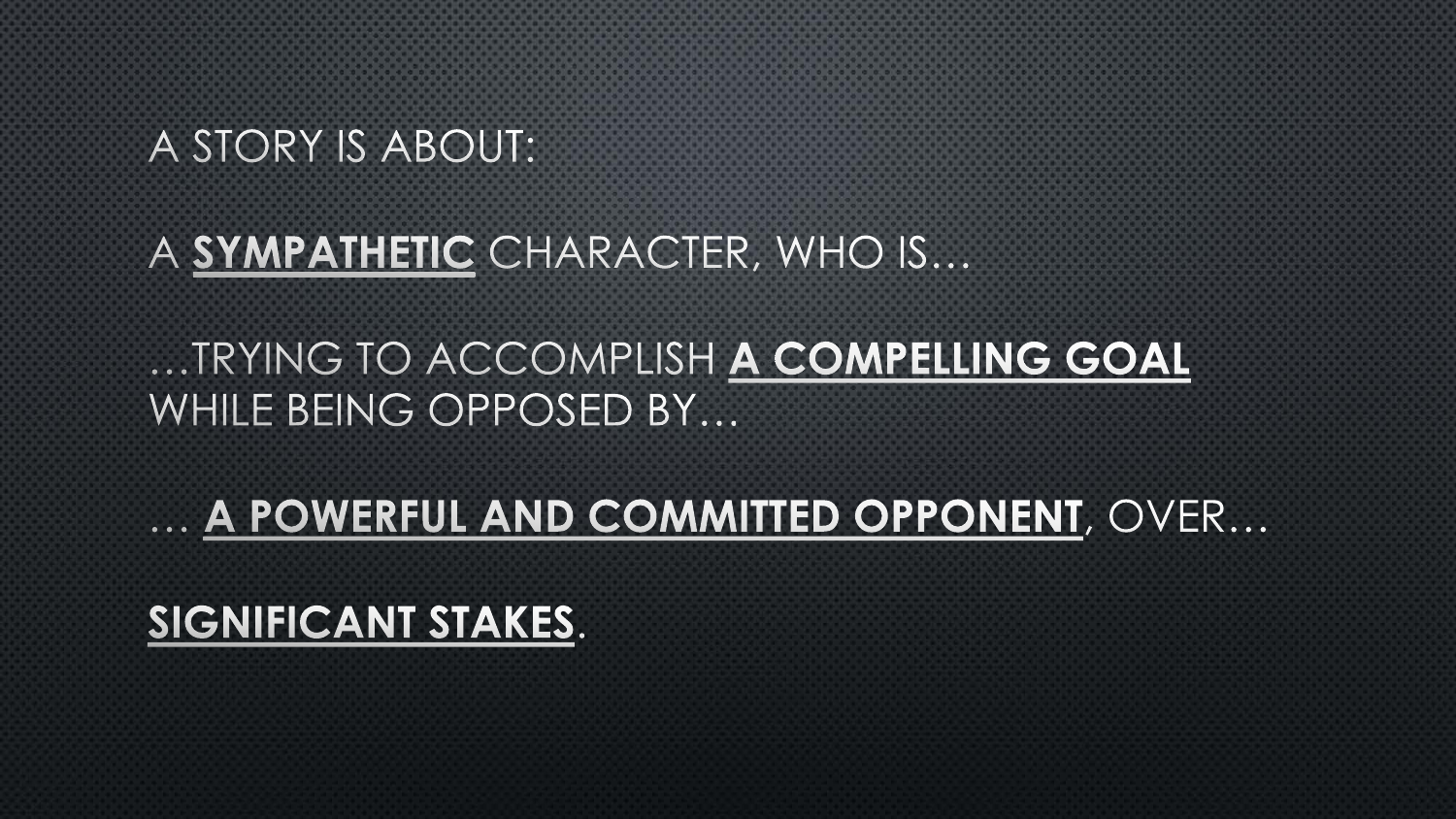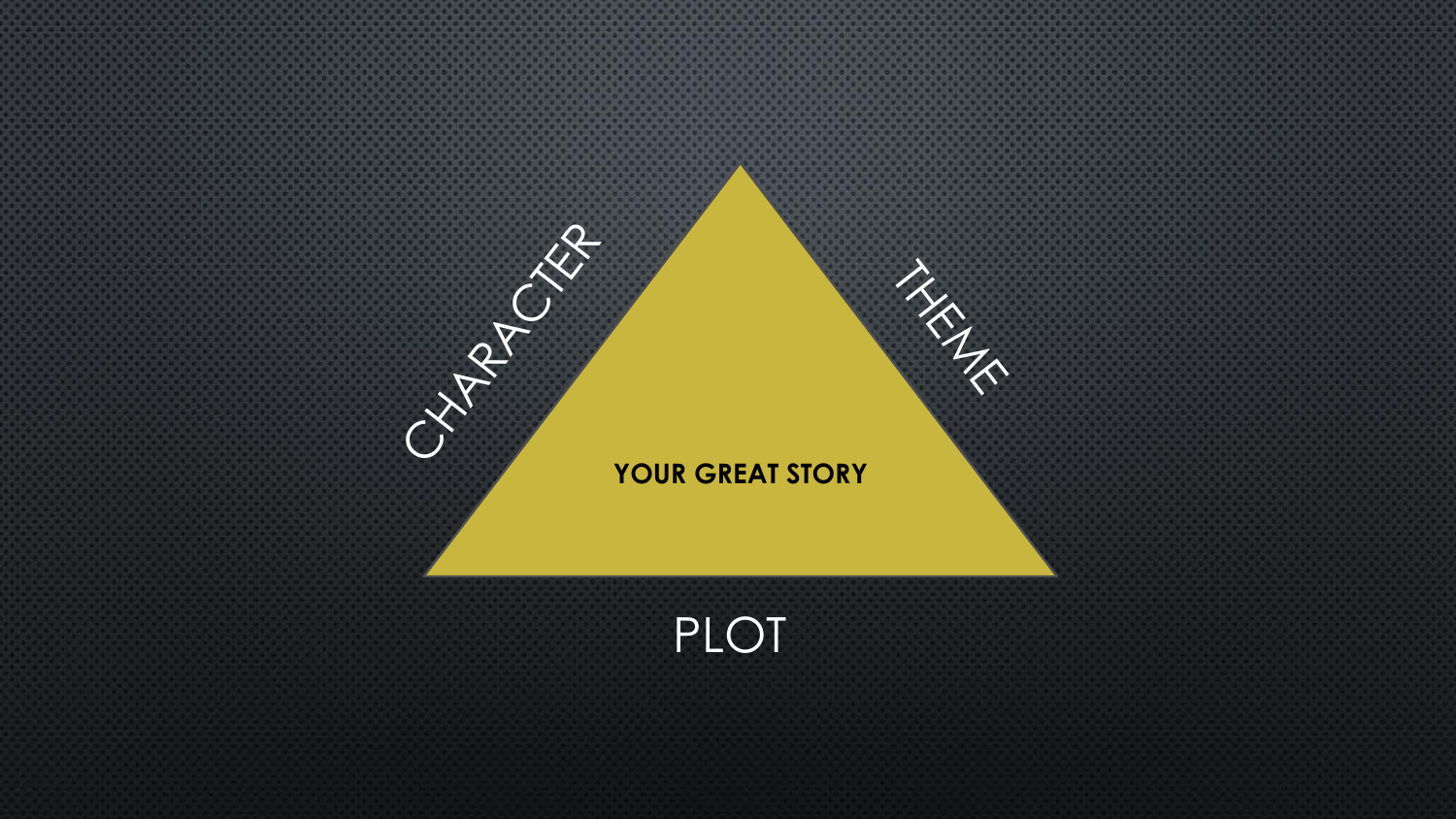# **Theme is…**

- The main idea of your story.
- Universal ideas about the human condition.
- A viewpoint about life and how people behave.
- The element that brings meaning and resonance to your story.

### Express your theme as a DECLARATIVE SENTENCE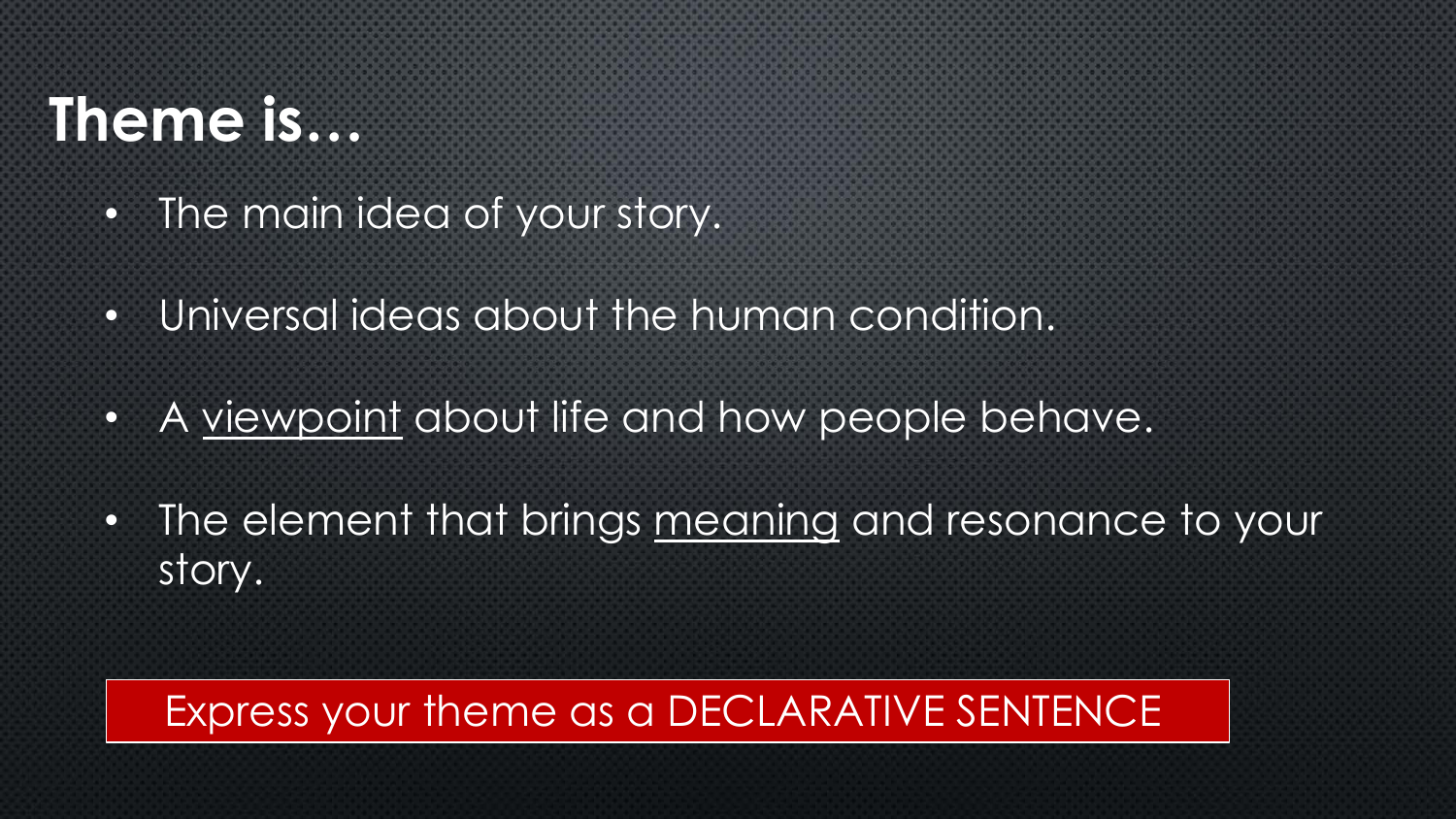# Orphan Wanderer Warrior Martyr



Act 1 Act 2a Act 2b Act 3 Set up Confrontation Resolution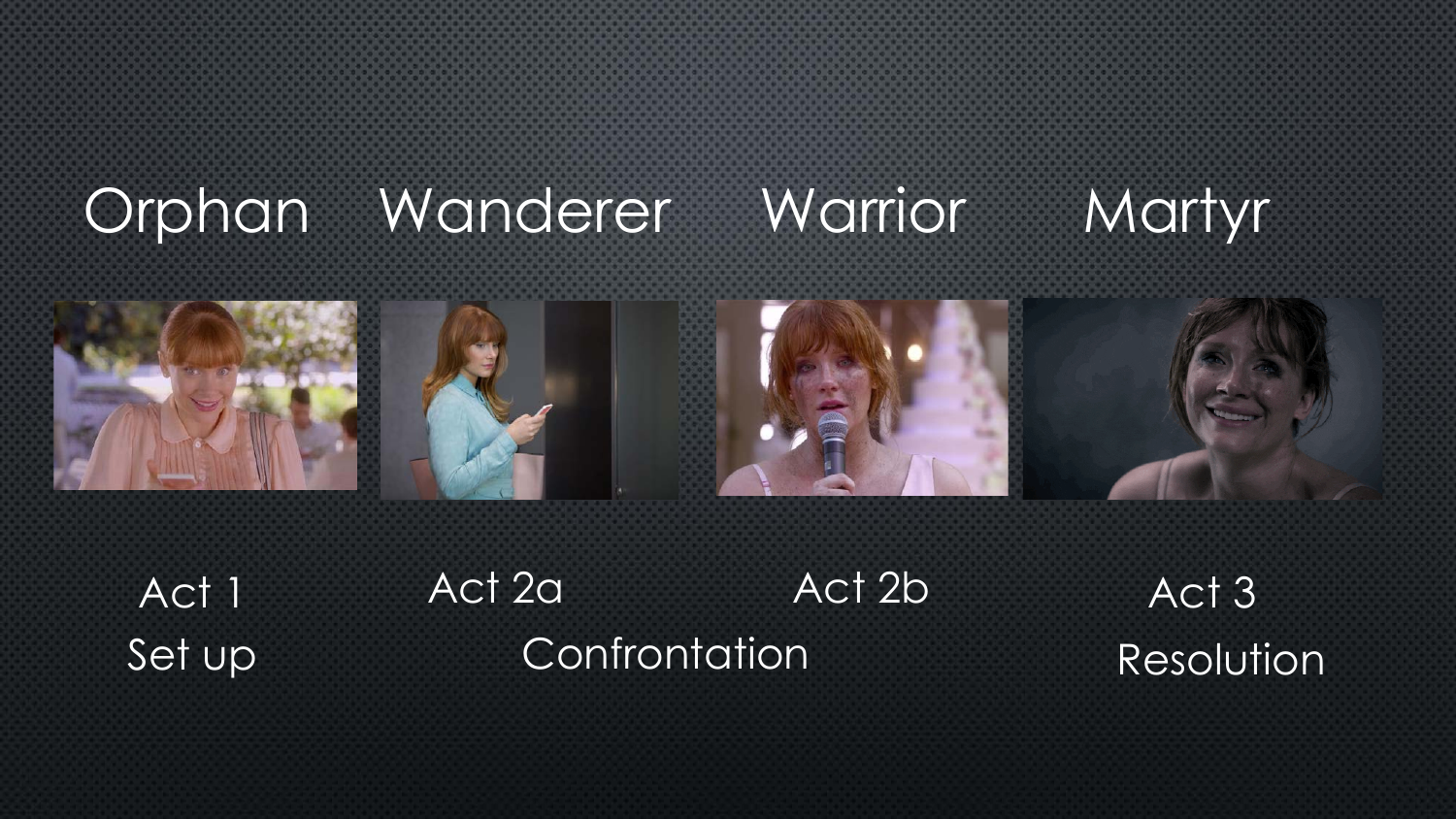### Plot versus Story

- Plot is what happens in the external world
- Story is the internal journey of the character

#### • Plot is conscious -- "seen"

• Story is unconscious -- "unseen"